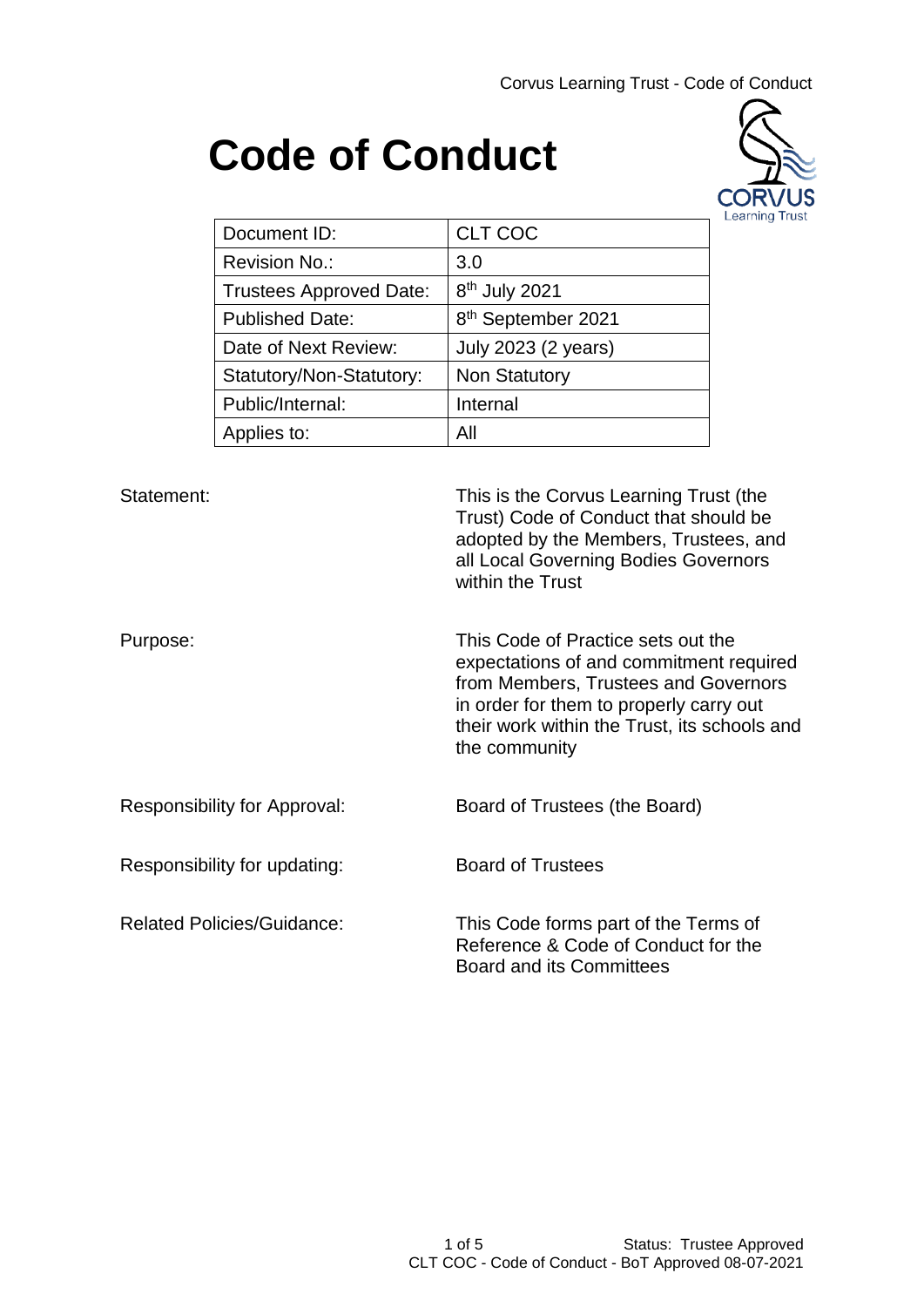# **Code of Practice and Conduct for Corvus Learning Trust**

This Code of Practice sets out the expectations on and commitment required from Members/ Trustees in order for the Board to properly carry out its work within the Trust, its schools and the community. This Code forms part of the Corvus Learning Trust Terms of Reference & Code of Conduct for the Trust Board and its Committees. Members/Trustees / are required to accept this Code of Practice when joining the Members/Board. All Members/Trustees agree to abide by the Code, and any agreed amendments.

For Members/ Trustees to carry out their role effectively, Members/Trustees must be:

- Prepared and equipped to take their responsibilities seriously.
- Acknowledged as the accountable body by the lead professionals.
- Supported by the appropriate authorities in that task.
- Willing and able to monitor and review their own performance.

## **The expectations of the Members/Trustees are:**

- To be clear about the needs of the Trust and its priorities.
- To support and encourage while asking searching and challenging questions.
- To recognise and celebrate achievement and challenge under-achievement.
- To be well informed and work with staff to create a climate of mutual respect and trust.
- To be visible and make themselves known, participate in events, visits and activities.
- To provide the Members, Board, LGBs and schools with information about any skills they may have that will assist the Board, Trust or schools in any way. A skills audit will be completed on commencement as a Member/Trustee and updated as necessary during their term of office.
- To promote the interests of the Trust with parents, community etc.
- To act and take decisions which are in the best interests of the Trust and schools within the Trust.

## **Members/Trustees accept:**

- In law the Board is a corporate body, which means all Trustees carry equal responsibility for decisions made. They have no legal authority to act individually, except when the Board has given delegated authority to do so and therefore they will only speak on behalf of the Board when they have been specifically authorised to do so. This means that they will not speak against majority decisions outside the Board meeting.
- They have a duty to act fairly and without prejudice and in so far as they have responsibility for staff, they will fulfil all that is expected of a good employer.
- They consider carefully how their decisions may affect the community and other academies and schools.
- They are always mindful of their responsibility to maintain and develop the ethos and reputation of the Trust. Their actions within the Trust and the local community reflect this.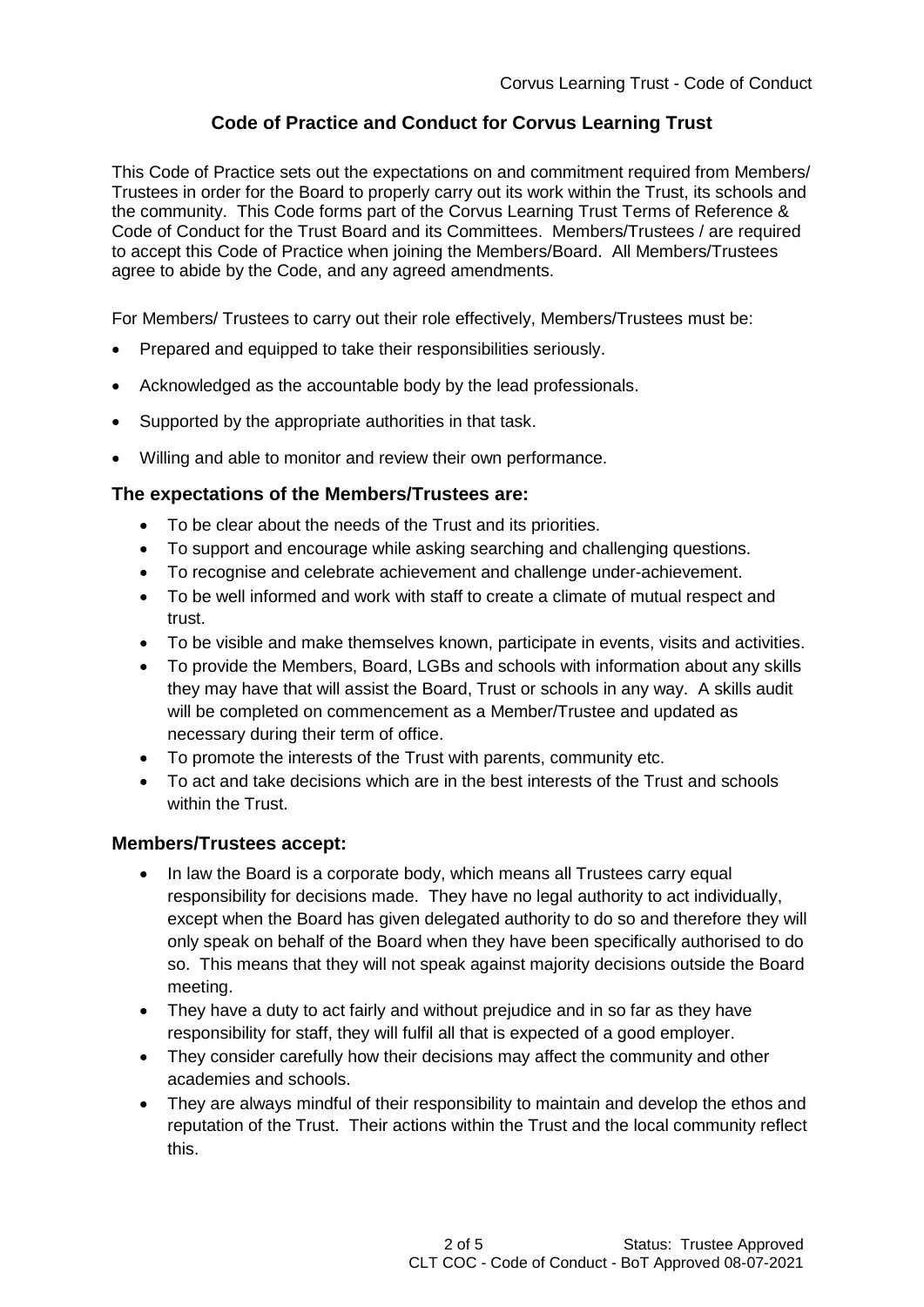- They will express views openly, courteously and respectfully in all their communications.
- In making or responding to criticism or complaints affecting the Trust, or any of its constituent schools, they will follow the procedures established by the Board.
- They will involve themselves actively in the work of the Board and accept their fair share of responsibilities, including service on Committees or Working Groups and involve themselves in the life of the Trust schools as necessary.
- They will join and fully participate in Committees and where they cannot attend, send timely apologies.
- They will attend a minimum of 70% of Board and Committee meetings of which they are members.
- They will observe complete confidentiality when matters are deemed confidential or when they concern specific members of staff or pupils, both inside and outside of the Trust and its schools.
- They will record any pecuniary or other business interest that they have in connection with the Board's / school's and Trust's business in the register of Business Interests.
- They will consider seriously their individual and collective needs for training and development and undertake relevant training.
- They will have a current DBS (Disclosure and Barring Service) certificate.
- They will participate fully in Member/Boarddiscussions during meetings and using email or discussion forums as provided (e.g. Governor Virtual Office)
- If a Member/Trustee feels they are unable to fulfil these expectations of the role of a Member/Trustee, they should first approach the Chair of the Members/Chair of the Trustees. The Chair may also approach Members/Trustees who are not fulfilling their role effectively.
- It is the responsibility of every Member/Trustee to inform the Chair of the Members/Chair of the Trustees if they qualify for disqualification for any of the reasons shown in the relevant section of the Corvus Learning Trust Terms of Reference.
- Members/Trustees must understand the purpose of the Board, the role of the Chief Executive Officer (CEO) and the role of the Headteachers.
- They are aware of, and accept, the Nolan seven principles of public life (see Appendix).

## **Undertaking to comply with the Terms of Reference & Code of Conduct of the Board and the Code of Practice for Members/Trustees of the Trust**:

As a member of the Members/Board I will always have the well-being of the children and the reputation of the Trust and the Trust's schools at heart; I will do all I can to be an ambassador for the Trust, publicly supporting its aims, values and ethos; I will never say or do anything publicly that would embarrass the Trust, the Board, Local Governing Bodies, the Headteachers or staff.

I accept that in the interests of open government, my name, terms of office and roles on the Member/Board will be published on the Trust's website.

I confirm that I have read and understood the Terms of Reference & Code of Conduct of the Trust and its Committees and the Code of Practice for Members/Trustees and will abide by them.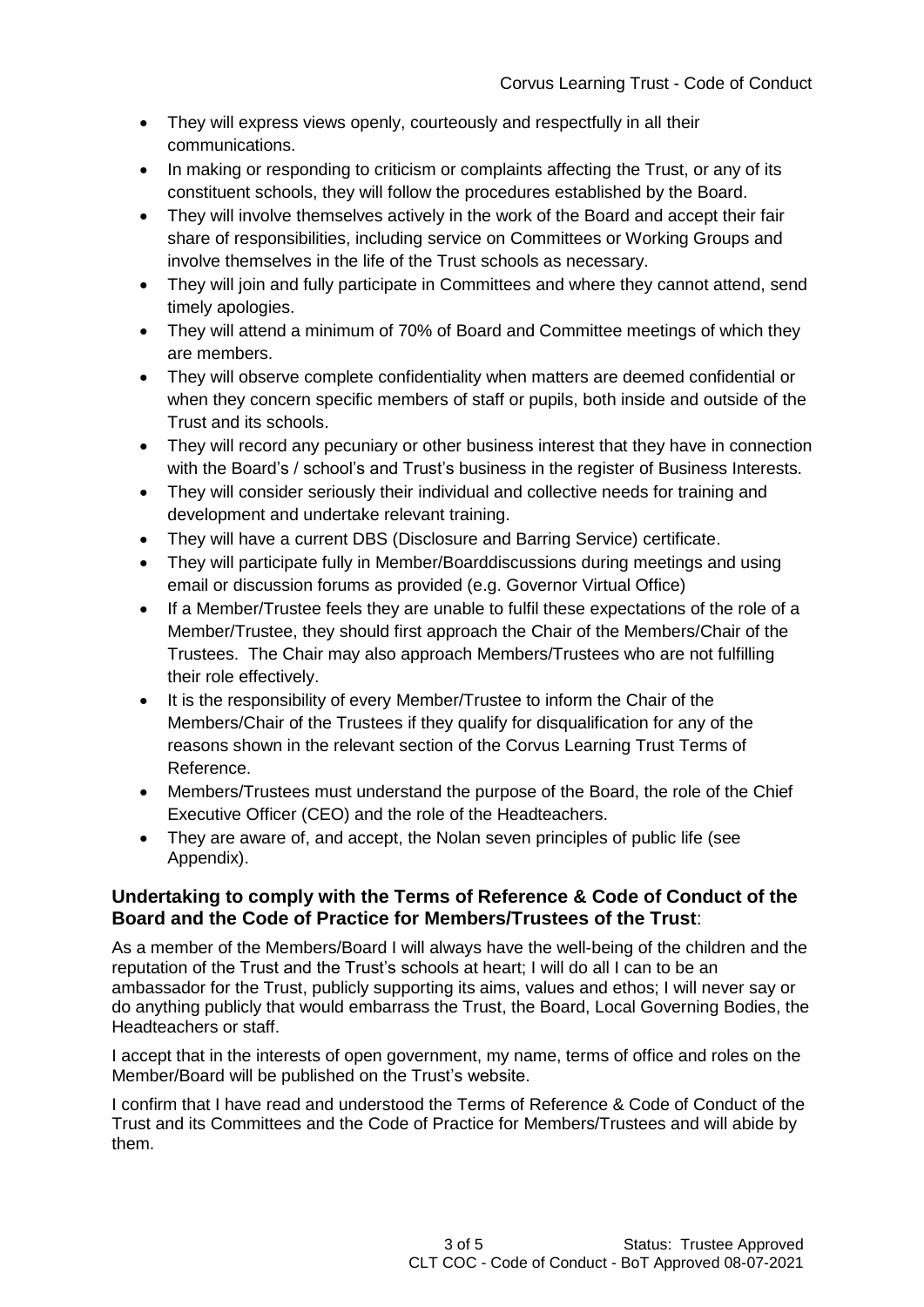Signed:

Print Name:

Date: